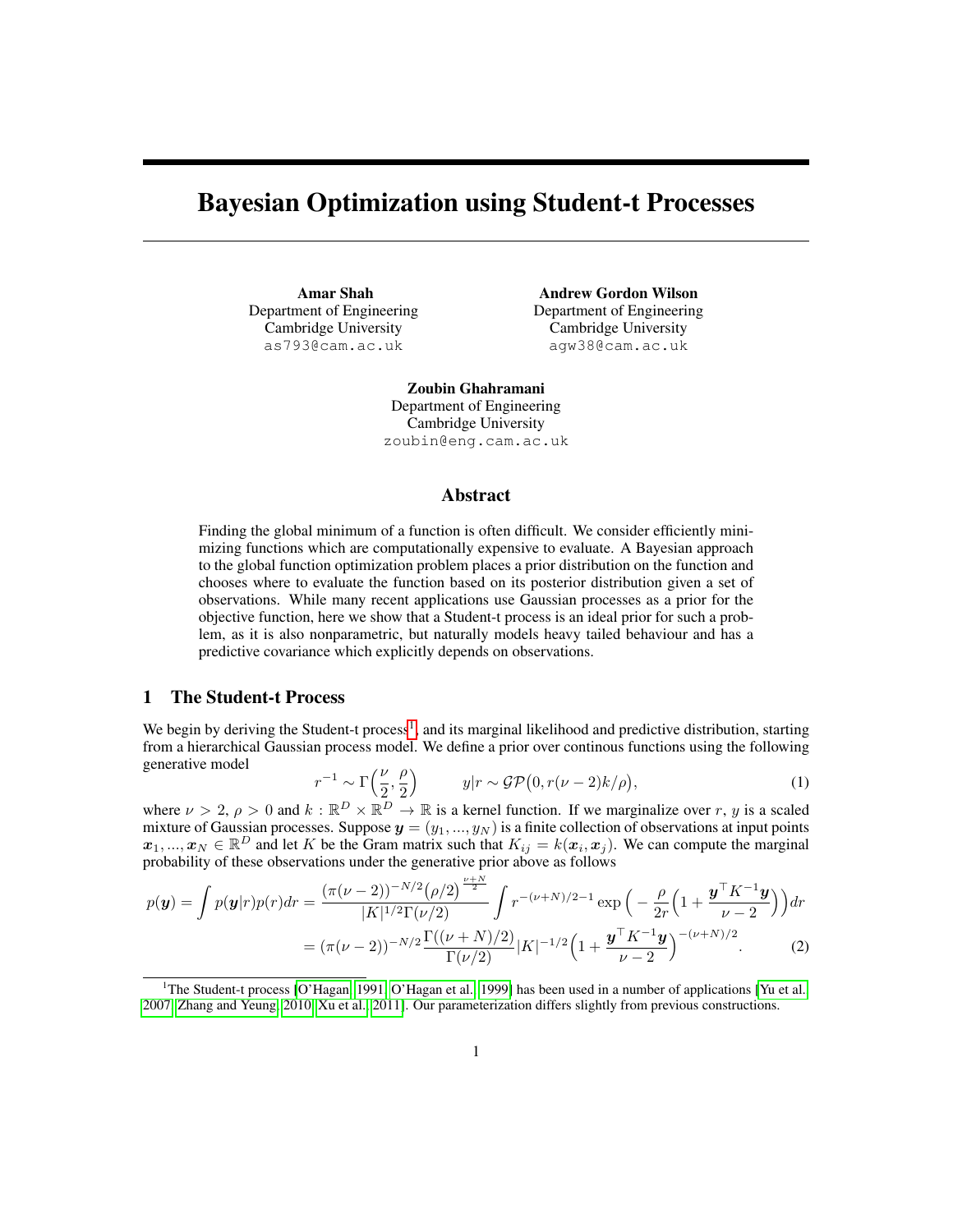<span id="page-1-0"></span>

Figure 1: Five samples (blue solid) from  $GP(h, \kappa)$  (left) and  $TP(\nu, h, \kappa)$  (right), with  $\nu = 3$ ,  $h(x) = \cos(x)$ (red dashed) and  $\kappa(x_i, x_j) = 0.01 \exp(-20(x_i - x_j)^2)$ . The shaded areas are 95% predictive intervals. Despite having the same mean and marginal variance, the Student-t process has more extreme excursions.

Thus y is marginally multivariate Student-t distributed, with mean  $\mathbb{E}[y] = \mathbb{E}[\mathbb{E}[y|r]] = 0$  and covariance  $\mathbb{E}[yy^{\top}] = \mathbb{E}[\mathbb{E}[yy^{\top}|r]] = \mathbb{E}[r(\nu-2)K/\rho] = K$ . We write  $y \sim \text{MVT}_N(\nu, 0, K)$ . Notice the redundancy in the parameter  $\rho$ ; without loss of generality we set  $\rho = 1$ . It is clear from this generative process that a subset of  $\{y_1, ..., y_N\}$  will be multivariate Student-t distributed, which motivates defining a Student-t process.

**Definition 1.** f is a Student-t process with scale parameter  $\nu > 2$ , mean function  $\mu$  and kernel k if for any finite collection of inputs  $x_1,...,x_N$  the vector  $(f_1,...,f_N)^\top$  is multivariate Student-t distributed with scale  $\nu$ , mean  $(\mu(\bm{x}_1), ..., \mu(\bm{x}_N))^{\top}$  and covariance  $\hat{K}$  where  $K_{i,j} = k(\bm{x}_i, \bm{x}_j)$ . We write  $f \sim \text{TP}(\nu, \mu, k)$ .

Samples from a Student-t process are shown in Figure [1.](#page-1-0) We now derive the MVT conditional distribution.

Lemma 2. *The conditional distribution for a multivariate Student-t is also multivariate Student-t.*

*Proof.* Suppose  $y \sim \text{MVT}_N(\nu, 0, K)$  and let  $y_1$  and  $y_2$  represent the first  $N_1$  and remaining  $N_2$  entries of y respectively. Let  $\beta_1 = y_1^\top K_{11}^{-1} y_1$  and  $\beta_2 = (y_2 - \tilde{\phi_2})^\top \tilde{K}_{22}^{-1} (y_2 - \tilde{\phi_2})$ , where  $\tilde{\phi_2} = K_{21} K_{11}^{-1} y_1$  and  $\tilde{K}_{22} = K_{22} - K_{21} K_{11}^{-1} K_{12}$ . Note that  $\beta_1 + \beta_2 = (\mathbf{y} - \boldsymbol{\phi})^\top K^{-1} (\mathbf{y} - \boldsymbol{\phi})$ . We have

$$
p(\mathbf{y_2}|\mathbf{y_1}) = \frac{p(\mathbf{y_1}, \mathbf{y_2})}{p(\mathbf{y_1})} \propto \left(1 + \frac{\beta_1 + \beta_2}{\nu - 2}\right)^{-\frac{\nu + N}{2}} \left(1 + \frac{\beta_1}{\nu - 2}\right)^{\frac{\nu + N_1}{2}} \propto \left(1 + \frac{\beta_2}{\beta_1 + \nu - 2}\right)^{-\frac{\nu + N}{2}} \tag{3}
$$

 $\Box$ 

and hence that  $y_2|y_1 \sim \text{MVT}_{N_2}\Big(\nu + N_1, \tilde{\phi_2}, \frac{\nu + \beta_1 - 2}{\nu + N_1 - 2} \times \tilde{K}_{22}\Big).$ 

The predictive mean is the same as for the Gaussian process, but the predictive covariance now explicitly depends on the observations whilst the Gaussian process predictive covariance does not. This difference between the GP and the TP makes the TP particularly well suited to Bayesian optimization, an application where both accurate predictive means and predictive variances are highly desirable for determining where to evaluate a function sequentially.

## 2 Bayesian Optimization with Student-t Processes

Our goal is to find the minimum of a function  $f(x)$  on some compact subset of  $\mathbb{R}^D$ . A Bayesian approach to such a problem would be to place a prior on the unknown function  $f$  and make decisions about where to evaluate the function next while integrating over any uncertainty. An overview of Bayesian optimization methods can be found in [Brochu et al.](#page-4-5) [\[2010\]](#page-4-5). Our approach is to place a Student-t process prior on the unknown function f.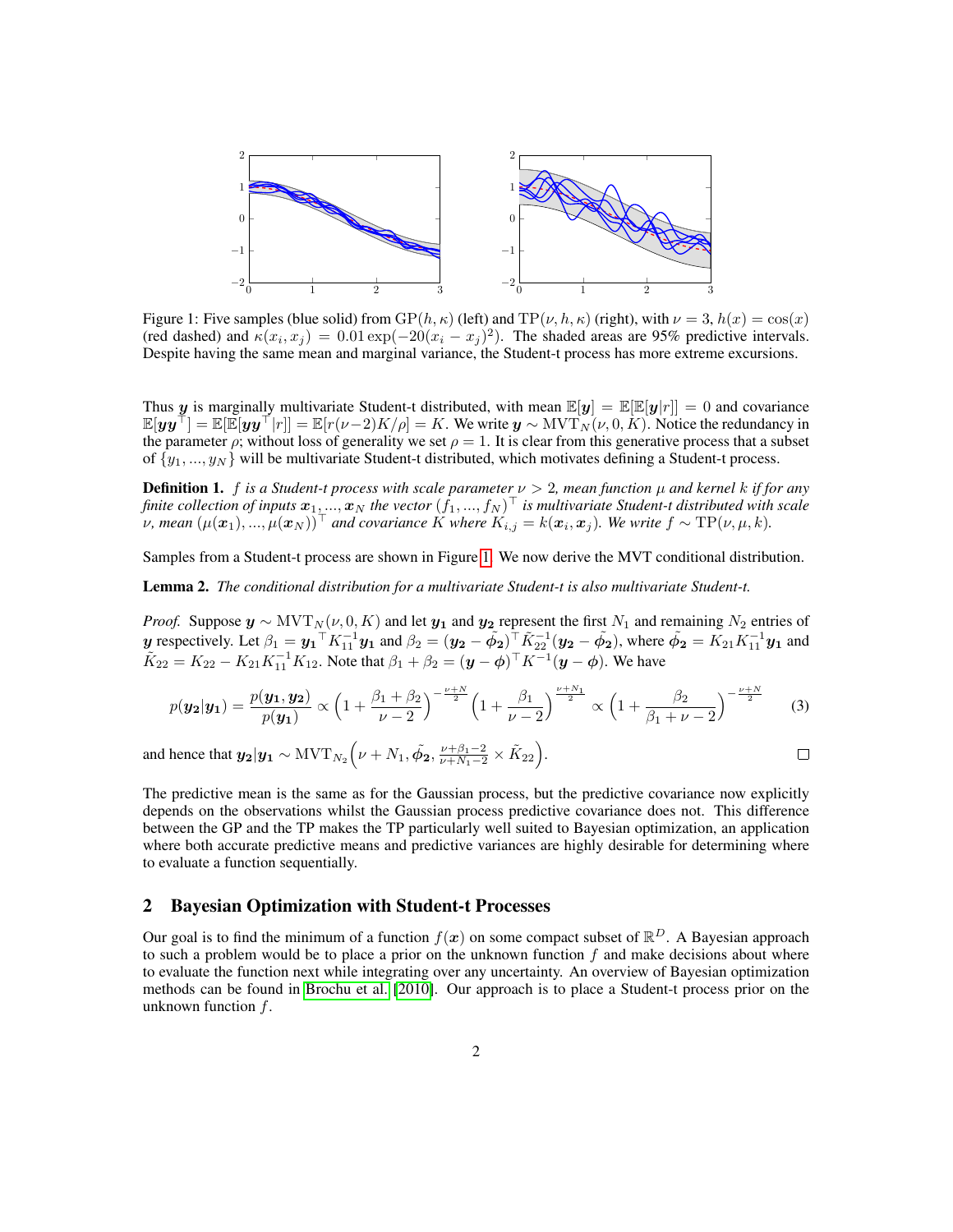#### 2.1 Acquisition Functions

The acquisition function, which we denote as  $a : \mathbb{R}^D \to \mathbb{R}_+$ , determines where we should next evaluate the function f by choosing the point  $x_{\text{next}} = \argmax a(x)$  and scoring the utility of evaluating the unknown function at a given input location. The acquisition function will depend on previous observations and the hyperparameters of the Student-t process; we denote this dependence  $a(x; \{x_n, y_n\}, \theta)$ , where  $\theta$  represents the Student-t process hyperparameters. We denote the current best value as  $x_{best} = \text{argmin}_{x_n} f(x_n)$ , the predictive mean function as  $\mu(x; \{x_n, y_n\}, \theta)$  and the predictive variance function as  $\sigma(x; \{x_n, y_n\}, \theta)$ . We let the  $\lambda_{\nu}$  and  $\Lambda_{\nu}$  denote the probability density and distribution functions respectively of a MVT<sub>1</sub>( $\nu$ , 0, 1) distribution. In this work we use the expected improvement criterion for choosing sequential points to query.

Expected Improvement A sensible strategy is to maximize the expected improvement over the current minimum. This also has a closed form solution under a Student-t process prior

$$
a_{\text{EI}}(\boldsymbol{x}; \{\boldsymbol{x}_n, y_n\}, \boldsymbol{\theta}) = \mathbb{E}[\max \left( f(\boldsymbol{x}_{\text{best}}) - f(\boldsymbol{x}), 0 \right) | \{\boldsymbol{x}_n, y_n\}, \boldsymbol{\theta}]
$$

$$
= \int_{-\infty}^{f(\boldsymbol{x}_{\text{best}})} dy \frac{\left( f(\boldsymbol{x}_{\text{best}}) - y \right)}{\sigma} \lambda_{\nu+N} \left( \frac{y - \mu}{\sigma} \right)
$$

$$
= \gamma \sigma \Lambda_{\nu+N}(\gamma(\boldsymbol{x})) + \sigma \left( 1 + \frac{\gamma(\boldsymbol{x})^2 - 1}{\nu+N-1} \right) \lambda_{\nu+N}(\gamma(\boldsymbol{x})), \tag{4}
$$

where  $\gamma(x) = \sigma(x; \{x_n, y_n\}, \theta)^{-1}[f(x_{best}) - \mu(x; \{x_n, y_n\}, \theta)]$ . This acquisition function is similar to that of a GP prior [\[Snoek et al., 2012\]](#page-4-6); however, the added scale parameter in the Student-t process can have a significant impact on where the acquisition function is maximized, as illustrated in Figure [2.](#page-2-0) The argmax of the acquisition function changes drastically as  $\nu$  varies. −5 <del>−4 −3 −3 −3 −3 −3 −3 −3 −3 −3 −3 −3</del>



0.2 (right). The solid line is the acquisition function for a GP, the dotted and dashed lines are for TP priors with Figure 2: Posterior distribution of a function to maximize under a GP prior (left) and acquisition functions  $\nu = 15$  and  $\nu = 5$  respectively. All other hyperparameters are kept the same.

# 0.1 2.2 Kernel choice and integrating out uncertainty

kernel. As discussed in [Snoek et al.](#page-4-6) [\[2012\]](#page-4-6), this kernel is a better choice than a squared exponential which We choose to work with a kernel function which is the sum of a ARD Matérn 5/2 kernel and a delta function can be unrealistically smooth. The ARD Matérn 5/2 is twice differentiable and is defined as

<span id="page-2-0"></span>
$$
K_{\text{M52}}(\boldsymbol{x}, \boldsymbol{x}') = \theta_0 \left( 1 + \sqrt{5r^2(\boldsymbol{x}, \boldsymbol{x}')} \right) \exp \left( -\sqrt{5r^2(\boldsymbol{x}, \boldsymbol{x}')} \right),\tag{5}
$$

where  $r^2(x, x') = \sum_{d=1}^{D} (x_d - x'_d)^2 / \theta_d^2$ . Ideally we would like to analytically integrate out the uncertainty in the hyperparameters by placing a prior on them and working directly with

$$
\hat{a}(\boldsymbol{x}; {\boldsymbol{x}_n, y_n}) = \int a(\boldsymbol{x}; {\boldsymbol{x}_n, y_n}, \boldsymbol{\theta}) p(\boldsymbol{\theta}) d\boldsymbol{\theta}.
$$
\n(6)

Since this integral is intractable, our approach, analogous to [Snoek et al.](#page-4-6) [\[2012\]](#page-4-6), is to sample hyperparameters  $\{\theta_h\}_{h=1}^H$  from their posterior distributions and maximize  $\tilde{a}(x; \{x_n, y_n\})$  =  $\frac{1}{H} \sum_{h=1}^{H} a(x; \{x_n, y_n\}, \theta_h)$  to find the next point to query the function being optimized.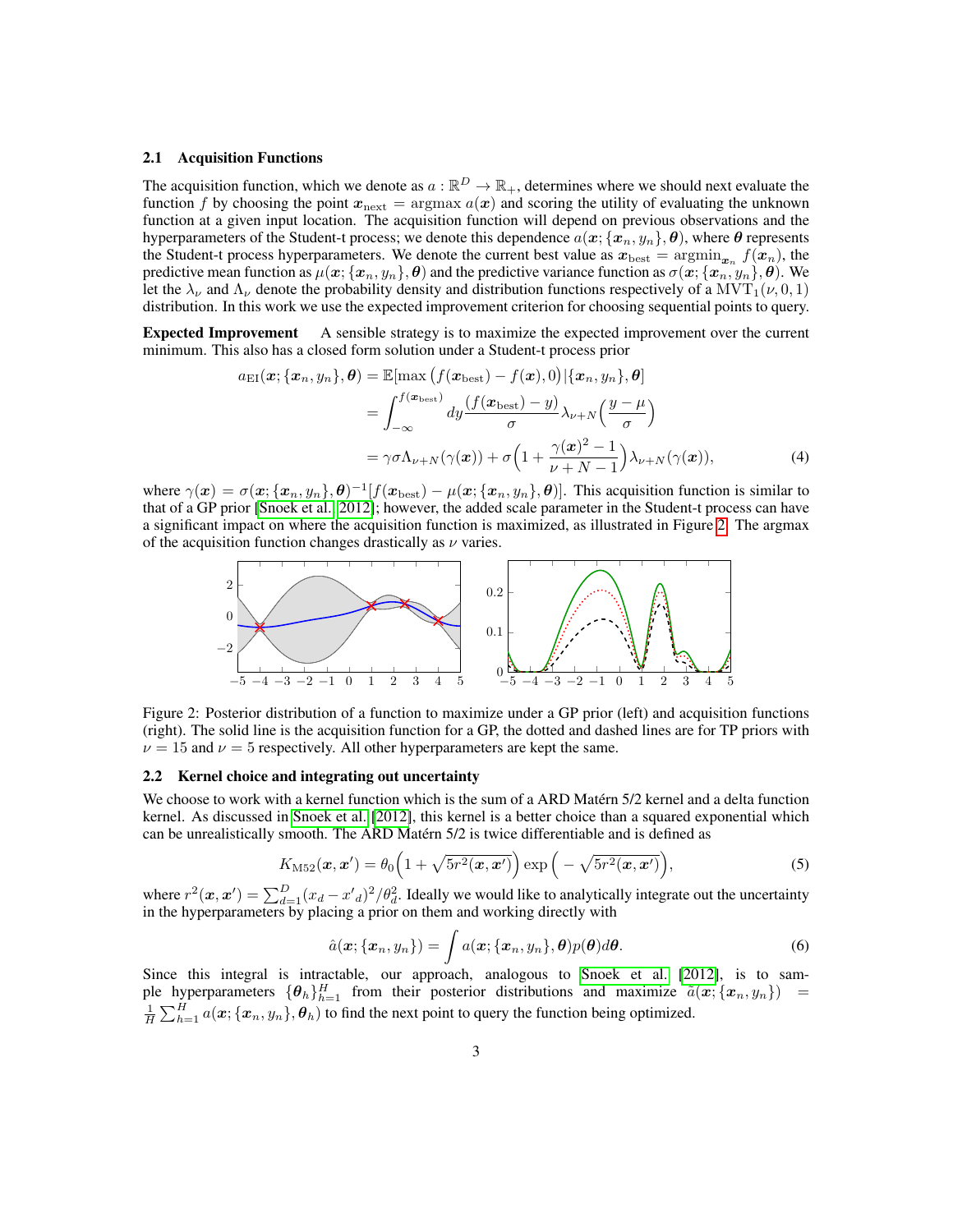## 3 Experiments

We compare a Student-t process prior with a Matérn plus a delta function kernel to a Gaussian process prior with the same kernel, for Bayesian optimization. To integrate away uncertainty we slice sample the hyperparameters [\[Neal, 2003\]](#page-4-7). We consider 3 functions: a 1-dim synthetic sinusoidal, 2-dim Branin-Hoo and a 6-dim Hartmann function. We place uniform priors on the length scales, lognormal priors on the amplitude, noise and  $\nu - 2$  and a Gaussian prior on the constant mean. All results are shown in Figure [3.](#page-3-0)



<span id="page-3-0"></span>Figure 3: Function evaluations for the synthetic function (left), Branin-Hoo function (centre) and the Hartmann function (right). Evaluations under a Student-t process prior (solid line) and a Gaussian process prior (dashed line) are shown. Error bars represent the standard deviation of 50 runs. In each panel we are minimizing an objective function. The vertical axis represents the running minimum function value.

**Sinusoidal synthetic function** In this experiment we aimed to find the minimum of  $f(x) = -(x 1)^2 \sin(3x + 5x^{-1} + 1)$  in the interval [5, 10]. The function has 2 local minima in this interval. TP optimization clearly outperforms GP optimization in this problem; the TP was able to come to within 0.1% of the minimum in  $8.1 \pm 0.4$  iterations whilst the GP took  $10.7 \pm 0.6$  iterations.

Branin-Hoo function This function is a popular benchmark for optimization methods [\[Jones, 2001\]](#page-4-8) and is defined on the set  $\{(x_1, x_2): 0 \le x_1 \le 15, -5 \le x_2 \le 15\}$ . We initialized the runs with 4 initial observations, one for each corner of the square on which the function is defined.

**Hartmann function** This is a function with 6 local minima in  $[0, 1]^6$  [\[Picheny et al., 2013\]](#page-4-9). The runs are initialised with 6 observations at corners of the unit cube in  $\mathbb{R}^6$ . Notice that the TP tends to behave more like a step function whereas the Gaussian process' rate of improvement is somewhat more constant. The reason for this behaviour is that the TP tends to more thoroughly explore any modes which it has found, before moving away from these modes. This phenomenon seems more prevelant in higher dimensions.

### 4 Conclusions

explicitly depends on the data is a useful property which the Gaussian process lacks. The TP therefore seems We proposed to use Student-t process priors over functions we wish to optimize, and demonstrate that the TP can outperform the GP for Bayesian optimization in many cases. The added scale parameter in the TP gives it the ability to learn heavy tailed function behaviour. The fact that the predictive covariance for the TP to have all the benefits of the GP for Bayesian optimization, e.g. it has consistent marginals, an analytically representable conditional distribution and closed form representations of popular acquisition functions, but the TP also appears to add significant flexibility.

#### Acknowledgments

We wish to thank Kevin Swersky and Jasper Snoek for helpful discussions.